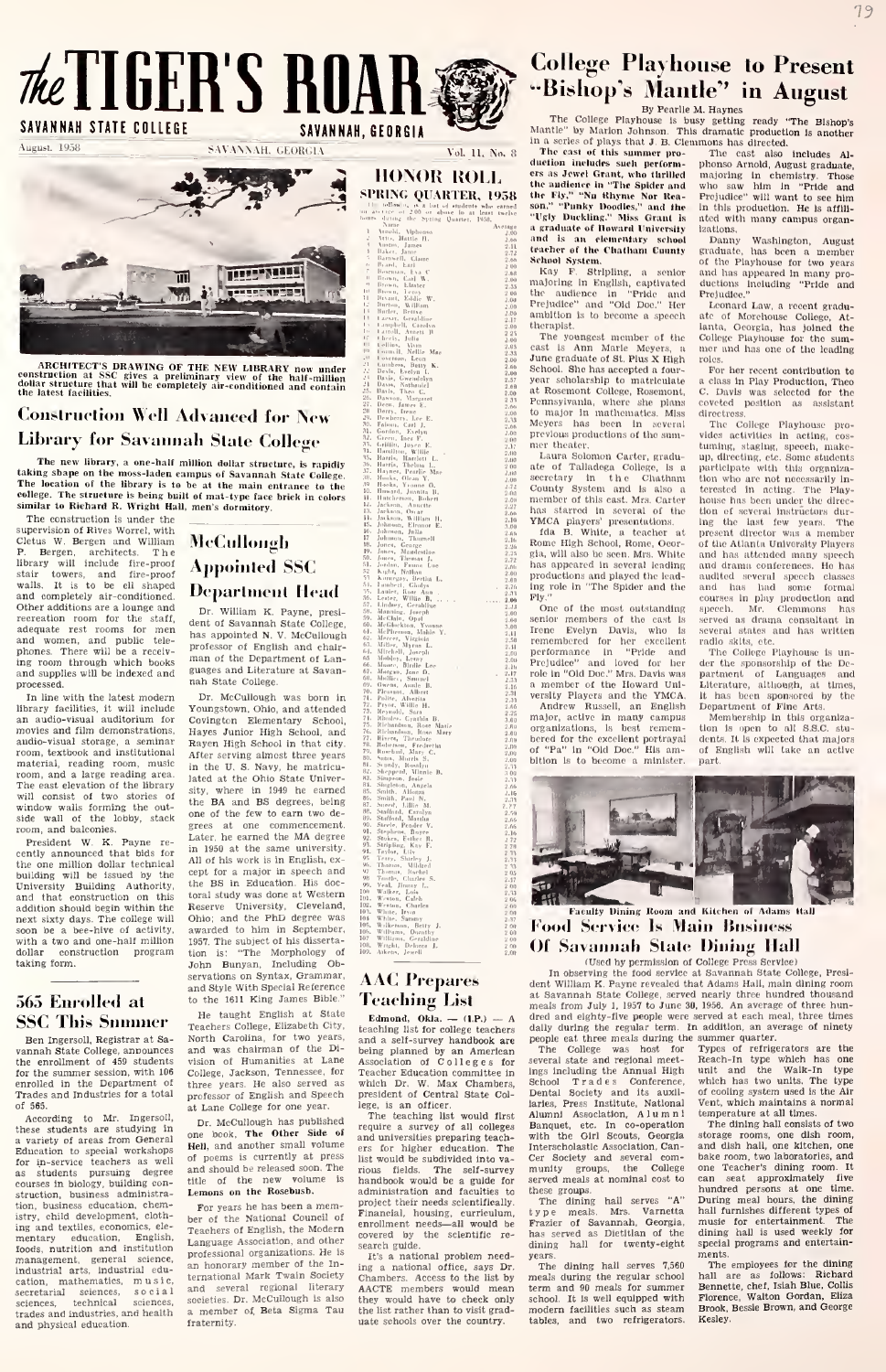#### THE PRESIDENT'S MESSAGE

#### **Education: World's Biggest Bargain**

The people of the United States have long been accessioned to look for barrelations and special states. Practically all methods of communication energy rews of special events which represent bargains. The lice underlying does not stop with the commercial world. At permeakes and communities<br>of our individual and national life. In our cities and communities<br>citizens tend to operate on that basis. The serious lack of proper cilizens for<br>al do operate on that Gasia. The certaic metric recreation facilities, a<br>dequate schools, mertic and any other forms certains and such a stress<br>than facilities, along<br>and  $\kappa$  certains and any other forms co

of students to use by with as little effect to<br>a possible. Many enjoy of  $\gamma$  is denoted to the case with which they gave certain<br> courses and the three three three parts of the functions of the time the<br> $\gamma$  are the stud may special tos anniver that are who never went to college. If<br>here college less prepared than one who never went to college. If<br>the college cducation is supposed to help a student live better and<br>do better whatever he cho to be a bargain to get less. In this respect, the college education<br>is very expensive to those who derive so little growth, so little depth,<br>so little understanding, and so little appreciation.

The manipulation of courses and programs for the special reason<br>of avoiding problems and getting out of college by a specific date on avoiding problems due priced education. The progress made in<br>the interaction concerned, article interaction of measurement, article<br>interaction, and precision in the measurement, are elasted in the measurement<br>elasted i enument worm mass asso as and definiteness of planning pro-<br>areas. Accuracy, theroughness and definiteness of planning pro-<br>duce excellent results when applied to social and cconomic probthems, Students who continue their programs and apply themselves<br>diligently because they have a need for the subjects usually take<br>advantage of a bargain. There is always a bargain in a college n one's education and training becomes increasingly equention when one's equention and training becomes increasingly<br>Influential in his living. It is possible for educational training to be<br>rated as the biggest bargain in the modern world. It is through this that great strides have been made in the improvement of process that great strides have been made in the improvement<br>living, the extension of life, and the pursuit of happiness.<br>W. K. PAYNE, President

#### **Informal Education**

 $\label{lem:main}$  Education as a by-product of a literate sectety is almost always<br>placed at the top of its class. And in order to survive in a literate sectety one must have an education whether it be formal or lasociety one must have an education who<br>fore it be tormal, or the two approaches loward in education one is found<br>to be nure valuable than the other. This being the case the two<br>approaches have been studied and analyzed car

deliarte part and plasing it in its own particular category. From the<br>interaction the final state of the following symmetric<br>in a modern determined. Irake, the control of the state effectively is<br>a modern sheep the state that he would like to master. For four years or more he is on-<br>disturbed by outside forces and lets nothing get in his way to reach his althoute goal. Micr this man has completed his educational requirements he is ready to take his place in this literate soriely and to place above all things the value of money. For the most part, this man lives his life out in comfort, that is he has all<br>the material things in life, but he misses something that the man with the informal education has.

The man with an informal education does not go through all<br>of the stages that a man with a formal education goes through. For of the stages must which a formal equation post urons of the stages must be the most part, a man with an informal education does not seek an education us such, but with the propinguity of nature and mankind, this man has a the formal education this man does not study the ways of primordial the formula effects<br>to this man does not study the ways of primordial effects manner for the sake of knowing more than his follow<br>mann in order to the sake of knowing more than the study of the sake<br> $\mathbf{R}$  and the fluct step he goes through the stages of learning, missing nothing that will enable him to understand human nature. One of the greatest<br>of all human qualities is that of being philanthrophic, and the only or an accomplish this goal is to do as this man has done.<br>Study nature and human nature carefully and try to understand<br>its secrets and limitations. The man with an informal education has more opportunities to achieve this quality, because he is closely nas more opportunities to achieve this quality, because he is closely<br>connected with these occurrences in nature and this quality is more<br>valuable than any other, and man can achieve this more readily if he seeks an education, the informal way.

#### -DANIEL WASHINGTON

#### Your Role as College Graduate in Your Community

There is no doubt that a large number of us come from rural There is no doubt that a large number of us tome from threat<br>and small communities. However, the size of your community is of<br>no major importance. It will in no way change what will be ex-<br>pected of you as a college gradua ing to the large communities.

ing to the large communities.<br>The called upon to perform and expected to do many duties that might not be directly related to be<br>the work you were trained for. You will be invited to join various<br>the direct of the work you

#### **OPINION COLLINN**

#### **Student Opinions**

By Sherman Roberson<br>The topic selected for student rm control is, "Will the addition<br>of Savannah State's new library<br>and technical buildings inthence enrollment?" Opinions<br>were solicited from various stufluence dents. These are their reactions

dents. These are then reactions.<br>Institute Borton, junior, major-<br>ing in Physical Education states, "The addition of these two<br>vitally-needed buildings to our compus will tend to increase encampus will tend to increase en-<br>rollment. The facilities will be<br>extended considerably."

Minnie Ruth Smith, freshman. Minine Award<br>ajoring in Ele mentary Educa tion, says, "The addition of<br>buildings to our fair campus will<br>draw more students to Savandraw more students to Savan-<br>hah State. It will also raise the<br>status of our beloved school."

Johnny Harris is very en-<br>thuslastic about our new tech-<br>nical building and feels that "to ... unering students interested<br>in engineering, these added<br>facilities should serve as in-<br>spiration." Gwendolyn Davis, senior,<br>majoring in General Science<br>states that "the addition of the<br>technical building might have an effect on the enrollment" but<br>she falls to see where the library will have any influence.

Lonnie Culver, junior, major ing in Business Education, feels ing in Business Equeation, reeis<br>that, "Enrollment may not be<br>increased, but the students may attain better averages due to the<br>addition of the new library, because of the more materials that will be available."

Mable McPherson, senio<br>majoring in English feels the senior. "the addition of the library will The addition of the Horary will<br>not influence enrollment, but<br>nerhans it will have an effect on cholastic averages. The technical program will probably draw students interested in science.

The students seem to have raried views as to some changes that may possibly occur as a result of additions campus. This reporter feels that these buildings are much-

#### **THE PERISCOPE**

#### By Sherman Roberson

The recent firing of a U.S. ballistic missile from Cape Canaveral, lorida, has presented somewhat of a problem. The nose cane of increase into the control source and to a promein. The nose cone of the missile contained a mouse. The missile traveled 6,000 statute<br>miles from Cape Canaveral and landed near Ascension Island in the South Atlantic Ocean

South Atlantic Ocean.<br>This was the first known successful firing of a ballistic weapon<br>more than 6,000 miles into outer space and which survived the red<br>hot plunge back linto the earth's atmosphere. The nose cone of the<br>m Royal Society of Prevention of Cruelty to Animals said it will proto the American Embassy about the mouse being fired into space.

...<br>The Periscope moves momentarily to Ottawa, Canada, which was the work bench for recent talks completed between President Eisenhower and Prime Minister John G. Diefenbaker and other high Canadian officials adaan orreads.<br>It is indespensible that the highest degree of mutual trust and

It is independented that the highest degree of mutual trust and care to predict the transfer of the addition of Abaska as the 49th state, increased enamplasis should be placed on United States and Canadian relations, the p sowan and the commun botaer of the two commites will be a<br>sed by 1,500 miles.<br>The long awaited, talked about, summit talks appear to be

merry-ge-round of propaganda. Both parties involved have made numerous accusations, each accusing the other of delaying these talks. This situation appears to be symbolic of a high school dance, states. This situation appears to be symbolic or a map school tance,<br>where the girls are too shy to dance and the fellows are glad of it.<br>T. R. Periscope focuses the troubled scene of Lebanon. The<br>U. N. observer teams have

U. N. ODSETVET teams have asserted that President Nasser's United<br>Arab Republic has been rendering aid to the rebels. The teams<br>reported that for the first time arrangements had been made for them to travel into the northeastern Lebanese area which is reprovince of Syria. This area is corrently controlled by rebel leader abri Ha nadi.

The Periscope noted that it has been stated that the recession is leveling off, anemployment has been stated that the recession<br>is leveling off, anemployment has decreased, and the hardest blow<br>has been felt. Let's hope so, anyway!

at the citizens of the various communities may ask you to do. We do not condemn a person's being a member of some organization nor do we condone a person's trying to belong to all of them.<br>As a college graduate, you will be expected to be a resourceful

person. In the event you are called upon to perform some duty you person, in the event you are cancel upon to perform some easily you are not thoroughly familiar with, you will be expected to know some reliable sources from which information may be found. In conclusion, we also think tha some removements that the associated product and the condition, we also think that as a college graduate it is your<br>responsibility to select, to as great a degree as possible, those organizations in which you will render t munity -LEROY MOBLEY

 $\tilde{z}$ 

### **EXECUTE OF THE DESIGNATION**<br>Baniel Washington<br>Kay Frances Stripling, Gwendolyn Davis<br>Gwendolyn Davis Editor<br>Associate Editor

**Man and His Present Era** By Leroy Mobley Now we stand on the threshold of space.

- Awed and overwhelmed by our
- ignorance Of the things we found we did
- not know.<br>Yet pleased with our untiring vigilance.
- Man nor mankind will never cease to wonder
- At the complexity of the universe.
- The only question that now arises
- Whether this is a blessing or a

Associate Educer<br>Proofreaders<br>Society Editor<br>Fashion Editor<br>Layout Editor<br>Business Manager<br>Circulation Managers ecretary COLUMNISTS: REPORTERS HABLe Mail:<br>
ITS LATER MAIN CONTROL HAT A PROTOCRAPHER<br>
HABLE PROTOCRAPHER<br>
BORT MAIN: ROBER<br>
Luetta Colvin Upshur and Robert Holt<br>
Luetta Colvin Upshur and Robert Holt<br>
ANTERCOLLECOATE P RESS.<br>
ANTER

THE TIGER'S ROAR

 $\begin{tabular}{c} \textbf{INERCISEUATE DURES}\xspace \\ \textbf{ASSCLATED COLISEOR P RESS}\\ \textbf{COLLISED COLASTC P RESES}\\ \textbf{The views expressed in columns and editions as a reference of the matrix and random variables.} \end{tabular}$ 

### Why Do Students Fail?

By Alfonso Arnold

Ask a student why he failed a particular course and the<br>blame is invariably placed upon the instructor. While this is not silways the true picture, many<br>teachers do, by their methods,<br>assume partial responsibility for the student's fallure. In many tudent's famure, in many<br>teachers cannot or do not<br>ify their subject matter. simplify their subject matter.<br>However, this does not mean<br>that the teacher does not know the subject or material but that he is unable to bring his insti tion down to the level of  $_{stable}$ Some students fall because

they do not have enough time<br>to prepare adequately for their studies. As to the why of the<br>time element, it is often re-<br>marked that some teachers seem to think that they are the only<br>teachers. With this idea prevalent, they thrust upon the stuassignments that will consider same four or five boars for that particular coruse alone. There<br>particular coruse alone. There<br>is an apparent disregard for assignments given by other instructors

The foregoing accounts are<br>what you hear from the student what you hear from the student<br>who failed a course. Every fac-<br>tor other than himself is blamed While many of the factors out-<br>side himself should be viewed<br>with concern, 1 believe that, generally, students fail because of the improper utilization of time. this is to infer that there is a<br>tendency to forsake genuine<br>studying until just before the final examination. As a result<br>there is an all-out endeavor to catch up on neglected work by staving np all night studying Therefore, when the examining hour comes, there is both<br>physical and emotional fatigue. Indeed if he had nsed his brain to this extent, his successful outcome in the course would have been ascertained long before the cramming process.

#### How True Is Truth?

#### By Sherman Roberson

- Out of physical, chemical, or un known changes our world was born.
- who can state with validity, out of which did it occur? Even the theories employed are
- the results of abstract thought. A power greater than man's gave
- birth to this treasured universe.
- employ many questions, to<br>which there appear no answers;
- The scientist sets forth vague solutions in their regards,<br>But even he doubts the results
- or their skepticism. And why not I? Is this not logic?
- I profess myself to be one of a<br>scientific attitude,
- I even share the hope of becoming a scientist,<br>But even those things we claim
- as truth,
- Should we not forever question their validity? Should we not seek truth even
- beyond the threshold of truth? I shall venture even if I go alone.

August. 1958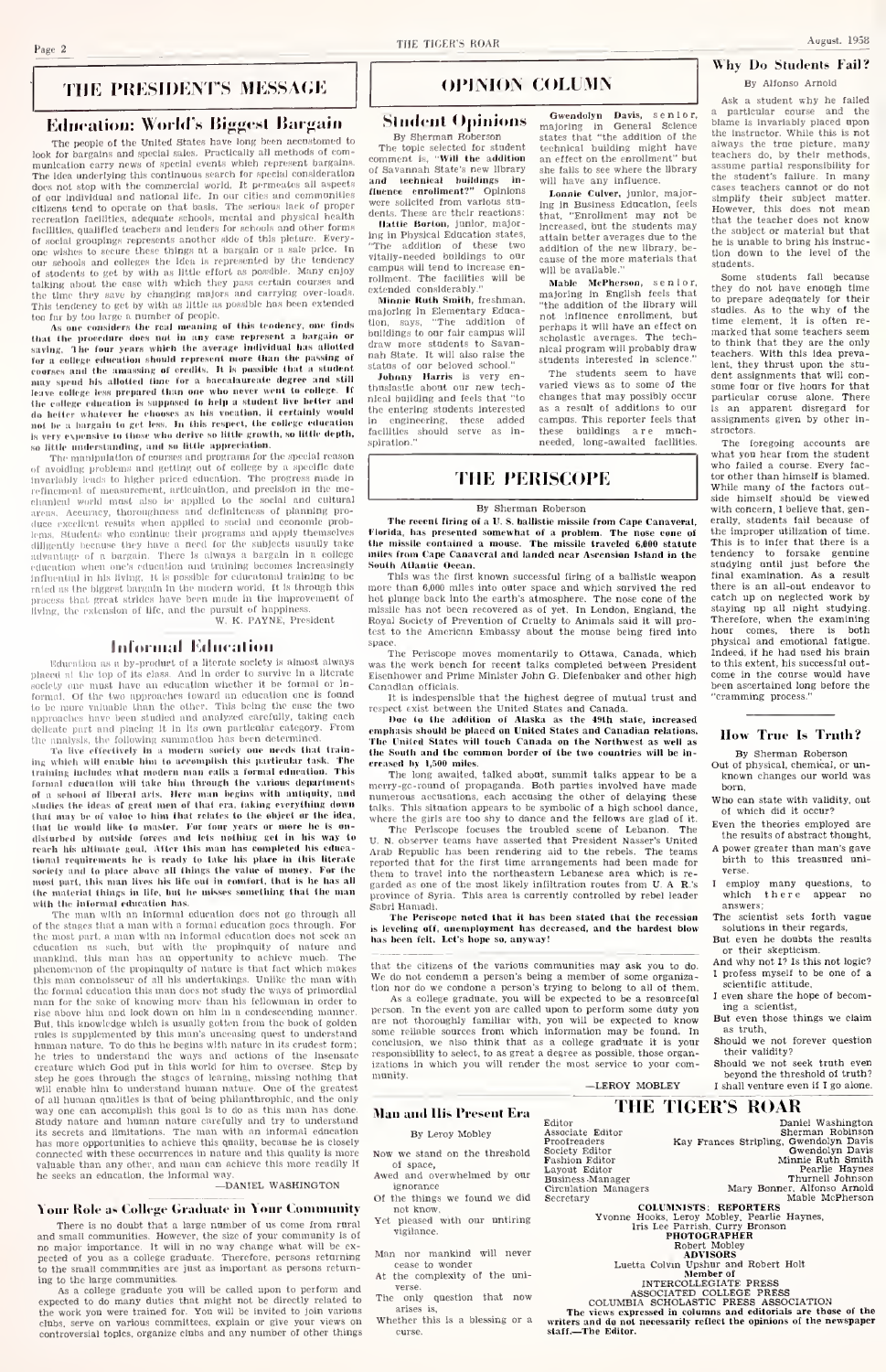#### $\hat{S}$ Page 3

### General Electric Work-Study Plan at Union College Has Vacancies<br>From 25 to 30 openings for the fall of 1958 are still available in

From 25 to 30 openings for the fall of 1958 are still available in<br>the General Electric College Level Apprentiee Training Program at<br>Scheneteidy, N. Y. On the job training in drafting, machining, pat-<br>tern making and meta

ppination mass we in the upoverall average of at least 80. and make acceptable scores on the<br>the College Entrance Examinatlon Board tests. High school transcripts must show 16 full units including four of English and  $3<sup>i</sup>$ - of mathematics through trigonometry and solid geometry.

Apprentices work full-time for "Y<br>General Electric and are paid at 195 a beginning rate of \$60 a week General Electric and are paid at 1958) and Mr. Mort has taken it a beginning rate of \$80 a week. In all of its many and talente eventually making \$80 a week. variations, and adapted it to They have Union College classes sh at night. The program covers four years during which two years of college credit, for which General Electric pays the tuition, thus new and wonderful theme.<br>General Electric pays the tuition, there should be no doubt, even<br>may be earned. Full-time work, among the most stubborn who is continued during the summer – thoug<br>but classes are attended only – this during – the – normal – academic – – Aft

year. At the end of this program it year. Mr.<br>At the end of this program it allows<br>is possible to obtain a leave of to absence to continue work toward<br>events a degree on a full-time basis or edu<br>continue working for the firm af<br>and going to college at night. and There is a possibility of addi- poli<br>tional scholarship assistance mae<br>toward a degree but this is not app guaranteed.

Fifty young men are now participating in this program. Women are not eligible because<br>of a state law limiting their emof a state law limiting their em-<br>ployment in jobs of this nature F<br>until they reach the age of 21, Applications are not limited to eve: students from the New York State area. Among the current apprentices are young men from California. Illinois, Oklahoma. Texas and West Virginia.

Interested applicants should write, giving full details of high school background, and includ-

ing an official transcript of grades, to Supervisor, Apprentice Training. General Electric Com-pany. <sup>1</sup> River Road. Schenectadv 5. N. Y.

#### Year of Chemise

This will be known as the "Year of the Chemise" (circa 1958) and Mr. Mort has taken it,  $\begin{array}{cc} \text{mat} \\ \text{mat} \end{array}$  all of its many and talented  $\begin{array}{cc} \text{sat} \\ \text{Set} \end{array}$ variations, and adapted it to show how completely and femi nine a silhouette it can be. After Samare Dance seeing the latest renditions of this new and wonderful theme there should be no doubt, even among the most stubborn who thought they could never wear this completely wearable fashion.

After all. as any owner of a Mr. Mort Chemise will state, Thu<br>loud and clear, "to wear one is "Squ<br>to love one." The eye, the male wile<br>eye in particular, has become were educated but not without the aid<br>educated but not without the aid of gentle tailoring, meticulous fit<br>and dramatic detail. These<br>points, thanks to Mr. Mort, have points, thanks to Mr. Mort, have dire<br>made this collection one that's appealing and exciting. Take stud yours two piece, one piece, gently blouson or starkly simple. Have yours in silk, in wool, in crisp cotton, in cotton tweed or cotton

knit. For early morning until late at night, dress or casual . . . what- gro<br>ever your desire in the way of a – wit chemise, Mr. Mort has the che-<br>mise for your figure. This whole mise for your figure. This whole and the spirited, young and  $\overline{\phantom{a}}$ wearable and as always Mr. <sup>Stud</sup><br>Mort's fashion is the kind of <sup>gyn</sup> good fashion that becomes <sup>a</sup> way of dressing ... not the way of a fad.



Mrs. Frederica Raberson pre- The the making in the class in Public was<br>making in the class in Public was<br>School Art.

## **Replaces Assembly**

By Mable McPherson

The faculty and student body **ticulated in dark trupleal** "worof Savannah State College had many varied experiences on Thursday. July 3, when a  $\frac{1}{n}$   $\frac{1}{n}$ Wiley Gymnasium instead of the usual assembly program. Mrs Ella Fisher, assistant professor of Physical ducatlon. was the director.

The two dances learned by the student body were Pattie Cake Poker and Heads and Sides. The signed First, Instructions were given the group without the music; sec ond, instructions were given<br>with the music: and finally the with the music; and finally the group participated in the dance without any assistance from the director,

A number was given to each student at the entrance of the gymnasium, matching a number of the opposite sex, which was used as a ticket for a soda and  $\frac{1}{1000}$ a hot dog.

### Fashion Notes

#### "The way to sneeeed in winning a maiden's heart is by being **FASHION** WISE

By Minnie Buth Smith

The latest men's fashions are<br>the handsome "Palm Beach the handsome "Pahn Beach<br>wash-and-wear suits," You will<br>find comfortable, tailnred fit,

dimensions of elegance. The latest jazz of a jacket de-<br>gned for sitting comfort

Around the world or arc the town. Include In your wardrobe Acrllan slacks. These slacks

so-ooo comfortable, fello A hot-weather outfit In which you could trudge along the<br>streets of Italy, yet turn up the

By Minnic Ruth Smith<br>It seems to me that most "kick" on our b magazines and newspapers may<br>have some small comment on<br>ladies' fashions and nothing for I would give the dear fellows. So I decided eye-catching<br>I would give the young men a side, which<br>trent. Here are some of the latest cannot miss. reut. Here are some of the latest cannot miss.<br>Inshibus for college and Ivy all of these fashions may be fashions for college and Ivy League men. look at the "ALPINE HAT. It folds on both sides, comes In an array of colors, and has that eye-catching "Feather" on the side, which the young ladies

find comfortable, tailored fit, an<br>which springs back precisely after every washing,<br>"Clile" suits are the subject<br>"Clile" suits are the subject<br>of summer's nwest original archased at any of the fine stores for men in our lovely city, Savannah, Also these fashions that I have passed along to yo are in what you might call the<br>Ivy League men's guide, the<br>book of the month, Esquirc.

#### SPOT LIGHT By Iris Lee Parrish

fashion statements, The new<br>double-breasted "Hiazer" is artieulated in dark truplcal "wor-<br>sted and dacron," and for the wel<br>first time made with matching Spo<br>trousers. This means you have The A new khad of suit fur day or be be a new khad of suite than some<br>evening wear, ranner than a somewhere content of the differ a conventional suit or a your<br>The "Biazer" is eat for but- ability<br>The "Biazer" is eat for but- This month, Mattle B. Blackwell and Andrew Russell, the<br>Spotlight has stopped on you. Spotlight has stopped on you.<br>The students have found you to be two of the most pleasing per-<br>sonalities on campus, because of sonalities on campus, because of your reputable chaructei', your scholastic abilities, and your ability to get along with others.

signed for sitting comfort— Go<br>short, loose lightweight and cut—ma to ride away from the body is se<br>the "Jetster," because it leads - ve a second life as a flight travel – sum<br>coat – with – suit – trousers. The – well<br>"Jetster" is destined to replace – Elen setster to acsounce to repute the memerically serious for it years shorts. The "Jetster" dips to a adv<br>point and ends in a cardigan - Clu Mrs, Blackwell halls from<br>Elbertan, Georgia, She Is a<br>graduate of Elberton H 1 g h<br>School and a transfer student<br>from Clark College, Atlanta,<br>Coorgla, with a major In mathe-<br>matics and a minor In social scrence. She has attended the<br>Vannah State College during the<br>summers of 1050, '53, Mrs, Blacksummers of 1650, '53. Mrs. Black-<br>well has taught in the Bowman<br>Elementary School for 11 years.<br>She is a member of the OTEA,<br>advisor of the Bowman Tri-Hi-Y advisor of the Bowman Tri-H Club, and president of the Missionary Club,

hold their press, keep their shape, shed wrinkles fast and streets of Italy, yet turn up the lzat<br>next day in Paris as impeccably – ber<br>groomed as anyone In the Ritz – ter Andrew Russell is a native of<br>Ellzabeth City, New Jersey, and<br>a graduate of Maggealliff High<br>School, He is now majoring in<br>English and minoring in social English and minoring in social<br>science. During the time Russell has spent at Savannah State he has been active In many organizations. He Is presently <sup>a</sup> mem-ber of Kappa Alpha Psl Fraternity, Inc. Young Men's Christian Association, Dormitory Council, Lyceum Committee, as- sistant superintendent of the sistant superintendent of the<br>Sunday School, and a member<br>of the Summer Theatre,<br>Russell has a varied selection<br>of hobbies which includes read-

of hobbles which Includes reading. Jazz collection and literary Interpretations. He plans to a<br>tend the Meadeville Seminary ville Seminary in Chicago, Two of his greatest ambitions is to be an instructor of<br>English and to visit the Holy<br>Land of Jerusalem,

## TIGER'S ROAR PREVIEW

### **BOOK REVIEW**

By Thurnell Johnson Child. June Johnson, Harper and Einia: June Johnson, Harper and<br>Brothers Publishing Company.<br>New York, 1957.

The author's special qualifica-<br>tion for writing this book is from  $\alpha$ the results of experience with her own children. Her materials came from <sup>a</sup> great deal of studying and reading, public play-<br>ground classes, talking to other  $\frac{m}{m}$ mothers, and other nursery teachers, back yard nursery groups, and ideas from the chil-

dren themselves. The author's purpose in the book<br>book is to recognize the child at suc any age. in any situation, and in any mood. Thus she can portray the potentialities as well as the

 $\frac{1}{2}$  limitations of each age.  $\frac{1}{2}$ <br>The book is the result of experience with children. The <sup>play</sup><br>ideas for its roots were formed <sup>earl</sup>!<br>several years ago, when their <sup>like</sup> needs and requests led over into creative toys are his tools pre-school learning through fun. pre-senool learning through fun.<br>ideas, or in developing new ones. per<br>ideas, or in developing new ones.<br>Each idea in this has been tested and<br>and approved by experts; the dev pre-schoolers themselves. The developre-schoolers themselves. The child. illustrations were done by the<br>children so that you, the reader, may know approximately what to expect: not the cute, quaint - nel<br>products of a grown up imitating - gro a four-year-old child, but the messy originals of the happy goes<br>young experimenters themselves. ment. young experimenters themselves. me<br>A child's pre-school years, says work<br>Robert Burns, are "like the has moment white, then melts for-

ever. If you can learn to look in the developing mind of your child<br>as a fascinating pageant, he will an sense the genuine richness of his hfe: then you will be able to

relax and have fun with him and all the gay things you do will give him true enrichment. His creative imagination will develop. velop. "There's<br>The child who acquires ade- nequiting

quate rest and wholesome food, gr<br>and who is well disciplined is we and who is well disciplined is<br>an easy-to-live-with child. His happiness improves your atti- 18<br>tude toward him and because of that, this might help you, "Heaven lies about us in our infancy."

This book is highly recom mended for pre-school teachers and mothers, because in this  $\frac{\tan x}{\tan x}$ such things as creative crafts, and<br>drawing, modeling mediums and mur designs with paper and paste Crafts give your child a chance at self-expression.

Remember, your child needs play space. His job during these - a n<br>early years is simply to grow -  $_{\rm{snlt}}$ like an unfolding flower. His creative toys are his tools.

Psychologists and educators feel strongly that nursery ex- periences are of vast importance Figure and social develops are model and social develops and solutions of the pre-school of the mental growth and social development of the pre-school  $\Lambda$ 

child. In conclusion, the value of the pre-school child in the nursery groups, playground classes, groups, phayground crasses,<br>neighborhood playground 2.<br>groups, and in the home will bepre-school child in the nursery<br>groups, playground classes,<br>neighborhood playgroups, and in the home will be-<br>groups, and in the home will be-<br>goes on. Your child's developwill show you how well a worth the effort is. If your child has a difficult time at first, stay a with him if necessary, but whatever you do, don't give up.

The book sets forth the follow-

- ing points: 1. Don't give too much guidance.
- 2.Make your remarks general. 3. Display his work.

### MOVIE REVIEW

By Yvonne Hooks

"There's something dark prowling in the corners," grunted Ephram, And so there was , , , in the life of a New England family during the I840's,

"Desire Under the Elms." a movie based on the play by an<br>American dramatist Eugene fast "Desire Under the Eims," a han<br>movie based on the play by an<br>American dramatist Eugene f<sub>last</sub><br>O'Neil, tells the story of Anna, The 25-year-old Italian wife of 76-year-old New England farmer, Ephram; his son Eben, who falls in love with fiery Ann, and their baby whom Anna murders to insure Eben's love for her

Burl Ives, as Ephram, gives impressive performance as the stern, gusty Puritan hubsand and father, Sophia Loren. sultrily plays the part of selfish. passoniate spitfire Anna, An-thony Perkins, deftly portrays quiet Eben who is hate-filled and aloof.

#### Answers to What Do You Know About . . . ? From Page <sup>4</sup>

- 
- 1, Caesar, 2, Thomas A, Edison,
- 3. Captain Lawrence<br>4. Nathan Hale. Nathan Hale.
- Sigmund Freud
- Samuel T, Coleridge.
- Benjamin Franklin, Alexander Pope.
- 9, Lord Nelson,
- 10, Alfred Tennyson
- 11, Archimedes,
- 12, Lord Byron, 13, Patrick Henry.
- 14, Henry Clay. 15, John Keats.

processed to dry to perfection ing<br>without Ironing. White slacks lint<br>become practical as well as ter<br>handsome for summer leisure In Ch an Acrllan blend which dries fast and smooth.

#### To conclude with the latest

The CHEMISE and the SACK are modeled by three former Sa-<br>vannah State Queens. Left to right: Miss Dorothy Davis, "Miss Sa-<br>vannah State of 1957": Mrs. Beautine Hardwick, 1949; and Mrs.<br>Rose Gartrell Vann, 1952.

"Desire Under the Elms" hext day in Paris as impectably<br>groomed as anyone in the Ritz<br>bar is the "Double Glen Urquhart" plaid; 65 per cent dacron

and 35 per cent cotton, It dries and as per cent cotton, it dries<br>overnight as well. The white Sur<br>shirt signals one of the big of<br>textile stories of the decade: Pure cotton has finally been of :

neck.